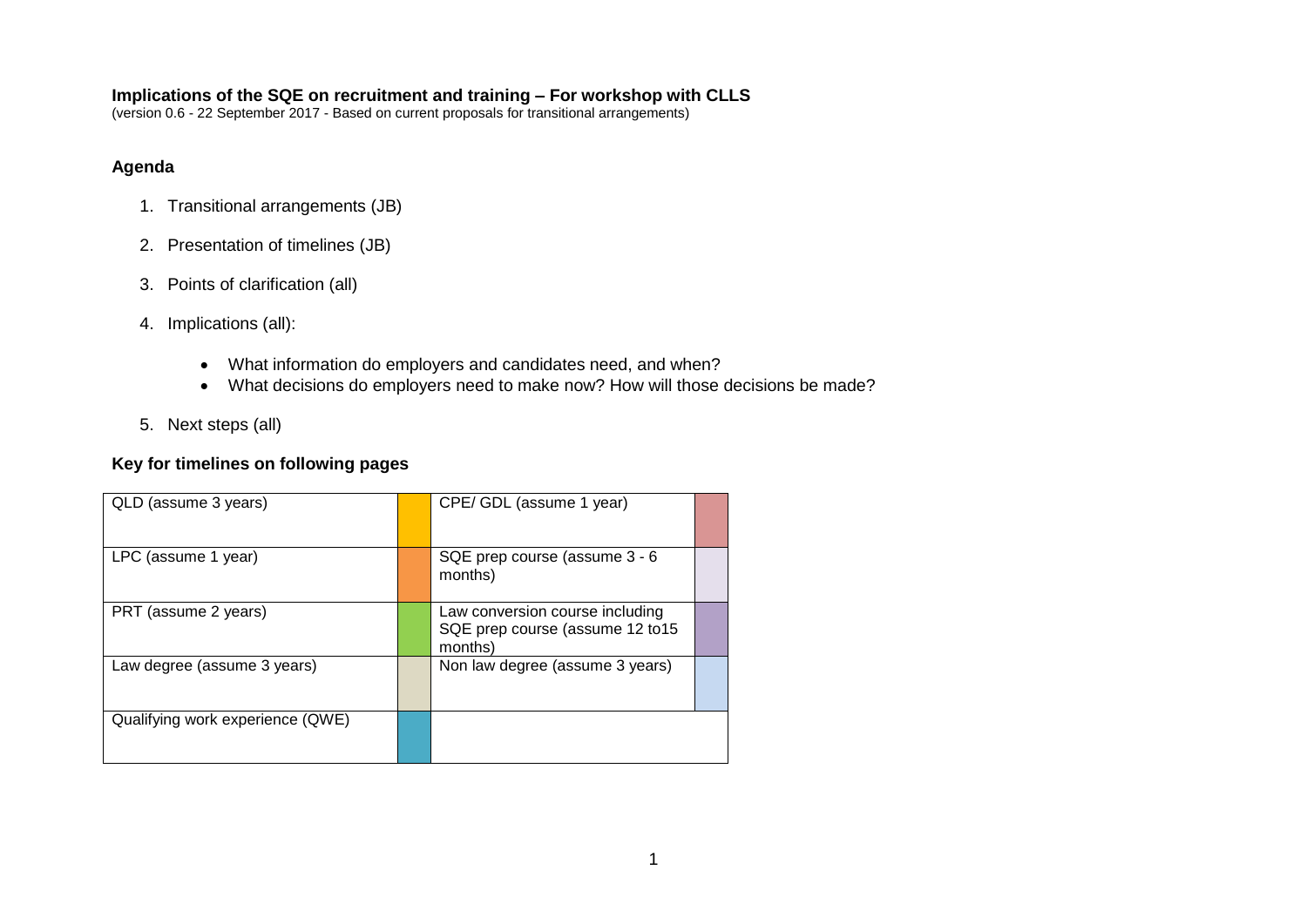## **1.QLD/Law degree student**

| Academic<br>year | <b>Starts</b><br>QLD in | <b>Starts</b><br>QLD in | <b>Starts</b><br>QLD in | <b>Starts a law</b><br>degree in | Starts a law<br>degree in |     | Starts a law<br>degree in |     | <b>Comment</b>                                                                                                                                                                                                                                                                                    |  |  |
|------------------|-------------------------|-------------------------|-------------------------|----------------------------------|---------------------------|-----|---------------------------|-----|---------------------------------------------------------------------------------------------------------------------------------------------------------------------------------------------------------------------------------------------------------------------------------------------------|--|--|
|                  | 2017                    | 2018                    | 2019                    | 2020                             | 2021                      |     | 2022                      |     |                                                                                                                                                                                                                                                                                                   |  |  |
| 2017-18          | <b>QLD</b>              |                         |                         |                                  |                           |     |                           |     | September 2017 - SRA consultation on transitional arrangements<br>April 2018 - SRA announcement of final policy on transitional<br>$\bullet$<br>arrangements<br>• January to June 2018 - Employers need to agree recruitment and training<br>strategy for recruitment cycle beginning autumn 2018 |  |  |
| 2018-19          | <b>QLD</b>              | <b>QLD</b>              |                         |                                  |                           |     |                           |     | Summer 2019 - target date for confirmation of SQE go-live date in 2020<br>$\bullet$<br>January to June 2019 - Employers need to agree recruitment and training<br>strategy for recruitment cycle beginning autumn 2019                                                                            |  |  |
| 2019-20          | QLD                     | QLD                     | <b>QLD</b>              |                                  |                           |     |                           |     | Last date to start a QLD which will be recognised for admission<br>January to June 2020 - Employers need to agree recruitment and training<br>strategy for recruitment cycle beginning autumn 2020                                                                                                |  |  |
| 2020-21          | <b>LPC</b>              | QLD                     | QLD                     | LD                               |                           |     |                           |     | SQE regulations come into effect from September 2020<br>$\bullet$<br>Employers could introduce SQE/QWE from this point for trainees<br>$\bullet$                                                                                                                                                  |  |  |
| 2021-22          | <b>PRT</b>              | <b>LPC</b>              | <b>QLD</b>              | LD                               | LD                        |     |                           |     |                                                                                                                                                                                                                                                                                                   |  |  |
| 2022-23          | <b>PRT</b>              | <b>PRT</b>              | <b>LPC</b>              | LD                               | LD                        |     | <b>LD</b>                 |     |                                                                                                                                                                                                                                                                                                   |  |  |
| 2023-24          |                         | <b>PRT</b>              | <b>PRT</b>              | QWE<br><b>SQE</b><br>prep        | LD                        |     | <b>LD</b>                 |     | First year of QWE for law degree graduates - timing will depend when student<br>sits the SQE, and on the length and timing of any SQE prep course                                                                                                                                                 |  |  |
| 2024-25          |                         |                         | <b>PRT</b>              | QWE                              | <b>SQE</b><br>prep        | QWE | LD                        |     | QWE may run into the following year depending on timing of SQE prep<br>course and assessment, and when QWE starts                                                                                                                                                                                 |  |  |
| 2025-26          |                         |                         |                         |                                  | <b>QWE</b>                |     | <b>SQE</b><br>prep        | QWE | QWE may run into the following year depending on timing of SQE prep<br>course and assessment, and when QWE starts                                                                                                                                                                                 |  |  |
| 2026-27          |                         |                         |                         |                                  |                           |     | <b>OWE</b>                |     | QWE may run into the following year depending on timing of SQE prep<br>course and assessment, and when QWE starts                                                                                                                                                                                 |  |  |
| 2027-28          |                         |                         |                         |                                  |                           |     |                           |     |                                                                                                                                                                                                                                                                                                   |  |  |
| 2028-29          |                         |                         |                         |                                  |                           |     |                           |     |                                                                                                                                                                                                                                                                                                   |  |  |
| 2029-30          |                         |                         |                         |                                  |                           |     |                           |     |                                                                                                                                                                                                                                                                                                   |  |  |
| 2030-31          |                         |                         |                         |                                  |                           |     |                           |     | 31 December 2031 - proposed end-date for admission through 2014<br>regulations                                                                                                                                                                                                                    |  |  |